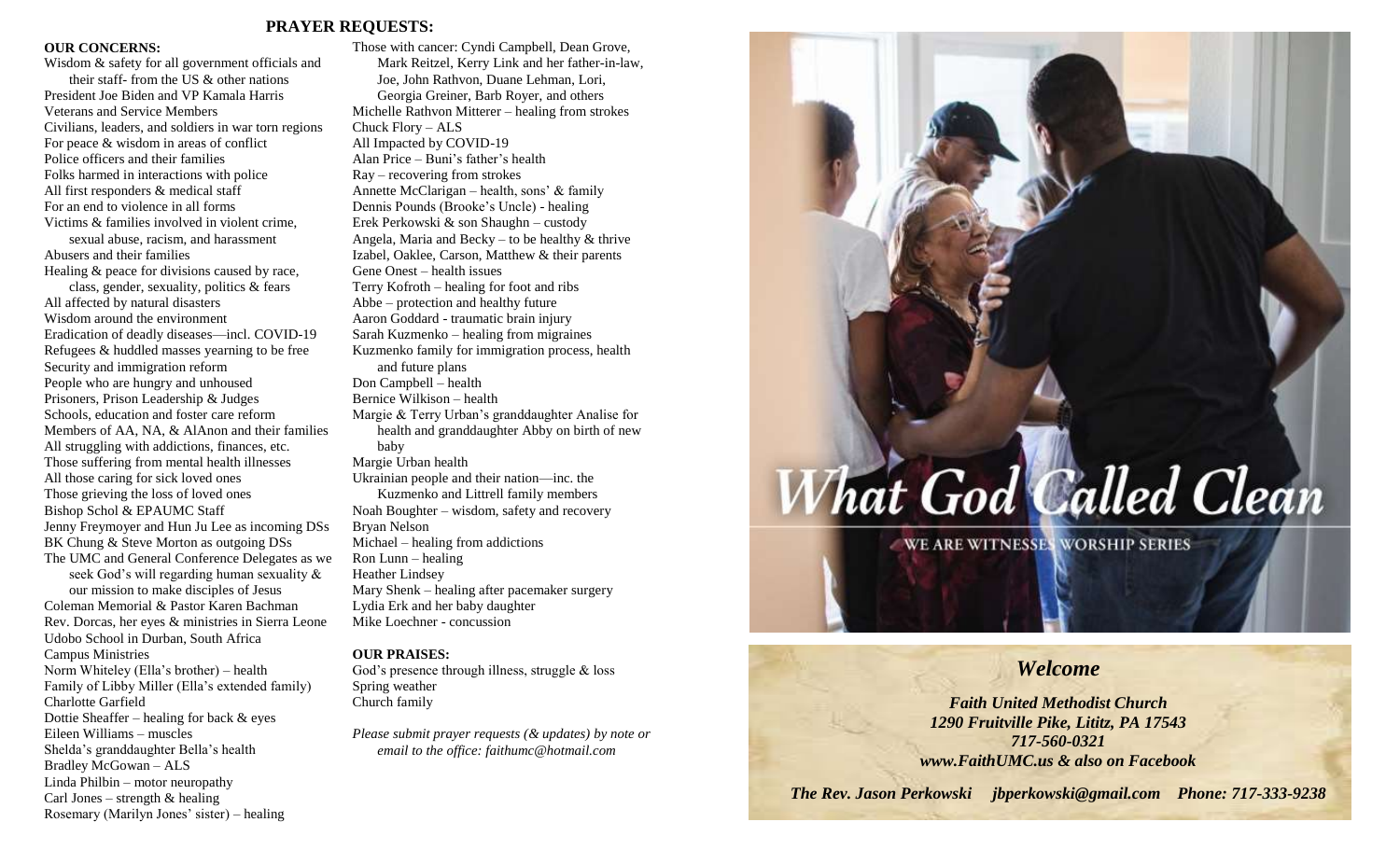# *Faith United Methodist Church*



# **May 15, 2022 at 10:30 AM – 5 th Sunday of Easter**

**ELCOME:** We come together to worship God. During this season of Easter, we remember God's sacrificial, resurrecting and redeeming love. The Father has seated the Son at His Right Hand and sent the Holy Spirit to minister to us powerfully. You are welcome in this sacred space no matter who you are; from where you have come; what experiences, struggles or gifts you bring; or the questions, doubts & beliefs you carry. We are so glad you are here! *W*

**GUEST BOOK:** *If you are visiting with us for the first time, please sign the guest book in the hallway and provide us with your contact info. We would love to stay in touch with you.*

# **OUR OFFERINGS OF PRAYERS, PRESENCE, GIFTS, SERVICE & WITNESS**

*There are offering plates by the doors to the sanctuary and the altar. You may also give online or by mail.*

**GREETINGS & ANNOUNCEMENTS Michelle Bame & Pastor Jason**

*If you're worshipping online, please 'sign in' by commenting on the video & post prayer requests, too.*

# **A TIME FOR CENTERING & PRAYER**

**\*CALL TO WORSHIP Psalm 148 Pastor Jason & God's People**

Praise the Lord! Praise the Lord from the heavens; praise him in the heights!

**Praise him, all his angels; praise him, all his host!**

Praise him, sun and moon; praise him, all you shining stars!

**Praise him, you highest heavens, and you waters above the heavens!**

Let them praise the name of the Lord, for he commanded and they were created.

**He established them forever and ever; he fixed their bounds, which cannot be passed.**

Praise the Lord from the earth, you sea monsters and all deeps, fire and hail, snow and frost, stormy wind fulfilling his command!

**Mountains and all hills, fruit trees and all cedars! Wild animals and all cattle, creeping things and flying birds!**

Kings of the earth and all peoples, princes and all rulers of the earth! Young men and women alike, old and young together!

**Let them praise the name of the Lord, for his name alone is exalted; his glory is above earth and heaven.**

He has raised up a horn for his people, praise for all his faithful, for the people of Israel who are close to him. **Praise the Lord!**

| *HYMN                                           | No Higher Calling                                                               | <b>MSFPW2#70</b>     |
|-------------------------------------------------|---------------------------------------------------------------------------------|----------------------|
| THE PRAYERS OF GOD'S PEOPLE & THE LORD'S PRAYER |                                                                                 | <b>UMH #895</b>      |
| <b>SCRIPTURE LESSON</b>                         | <b>John 13:31-35</b><br>This is the Word of the Lord — <b>Thanks be to God!</b> | <b>Alex Drolet</b>   |
| *HYMN                                           | Love Divine, All Loves Excelling                                                | <b>UMH #384</b>      |
| <b>CHILDREN'S TIME</b>                          |                                                                                 | <b>Terry Kofroth</b> |

| *HYMN                   | Glorious Things of Thee Are Spoken                                                  | <b>UMH #731</b>       |
|-------------------------|-------------------------------------------------------------------------------------|-----------------------|
| <b>SCRIPTURE LESSON</b> | <b>Revelation 21:1-6</b><br>This is the Word of the Lord — <b>Thanks be to God!</b> | <b>Alex Drolet</b>    |
| *HYMN                   | All Creatures of Our God and King                                                   | UMH #62 v. 1, 4, 5, 7 |
| <b>SCRIPTURE LESSON</b> | <b>Acts 11:1-18</b><br>This is the Word of the Lord $-$ Thanks be to God!           | <b>Alex Drolet</b>    |
| <b>SERMON</b>           | <b>What God Called Clean</b>                                                        | <b>Pastor Jason</b>   |
| *HYMN                   | How Great Thou Art                                                                  | <b>UMH #77</b>        |

# **BENEDICTION & SENDING FORTH**

# *\* You are invited to stand*

**Director of Worship:** Shannon Edwards **AV Tech:** Dennis Meck, Sr. **Pastor:** The Rev. Jason Perkowski **Ministers:** The People of God

# **WORSHIP SERVICES ARE ALSO BROADCAST on Facebook & our website.**

**COVID PROTOCOLS: Masks are optional.** We will still be sitting every other row for social distancing.

**OFFICE COMMUNICATION:** Hours vary, so please contact us directly to see when we are available. Messages left on the office phone, 717-560-0321 or email: [faithumc@hotmail.com,](mailto:faithumc@hotmail.com) will be checked from Monday through Friday. In case of an emergency contact Pastor Jason at 717-333-9238 or [jbperkowski@gmail.com](mailto:jbperkowski@gmail.com) and leave a *detailed message*. Pastor Jason is spending time with family from Friday Noon through Saturday. Please be patient if he doesn't respond to non-emergency calls during those times.

**JUNIOR CHURCH BY ZOOM VIDEO CHAT – SUNDAYS AT 9 AM for 3 year old-4 th grade kids.** We send families the Zoom link and other resources—*contact the office if interested*. *May 22nd is the last Junior Church meeting for this school year. We are planning to resume on Sept 11th with Junior Church in person during worship.*

**YOUTH GROUP, SUNDAYS, 5-7 PM** at Faith UMC.  $5<sup>th</sup>$ -12<sup>th</sup> graders are invited. Sign up in the hall or by *contacting the office to volunteer to be the 2nd adult for the evening and/or provide a snack or light dinner.*

**CHATTING CLUB: MONDAYS AT 7 PM BY ZOOM** Everyone is invited to join us for these interactive discussions on different topics each week. *Note: No meeting on May 20th due to Annual Conference.* Join us at:<https://us02web.zoom.us/j/86190453518?pwd=cEVDeDljeThaaWVlYjlQWmZjTm5oUT09>

**BIBLE STUDY on THURSDAYS at 6:30 PM** with Mike Shifflet at Oregon Community UMC.

**MORNING BIBLE STUDY – FRIDAYS AT 10AM:** Join us **in person** in the Faith UMC Fellowship Hall or by Zoom: <https://us02web.zoom.us/j/83172825482?pwd=VzBkd2p0ci9KZ1BqMUZqN1NOamh4dz09>

**THANK YOU TO ALL THE VOLUNTEERS:** This has been an unusually busy week starting with the Downtown Ministry, followed by helping Bill move, making meals for Mary, Faith Community Day Yard Sale & Chicken BBQ, and ending with a memorial service for Edy. Your efforts are really appreciated. Thank you for all you do!!

**HELP NEEDED FOR MARY SHENK:** As Mary recuperates from surgery and is not able to use her right arm, she could use some help with meals and yard work. If you are available please let Diana Valentine know.